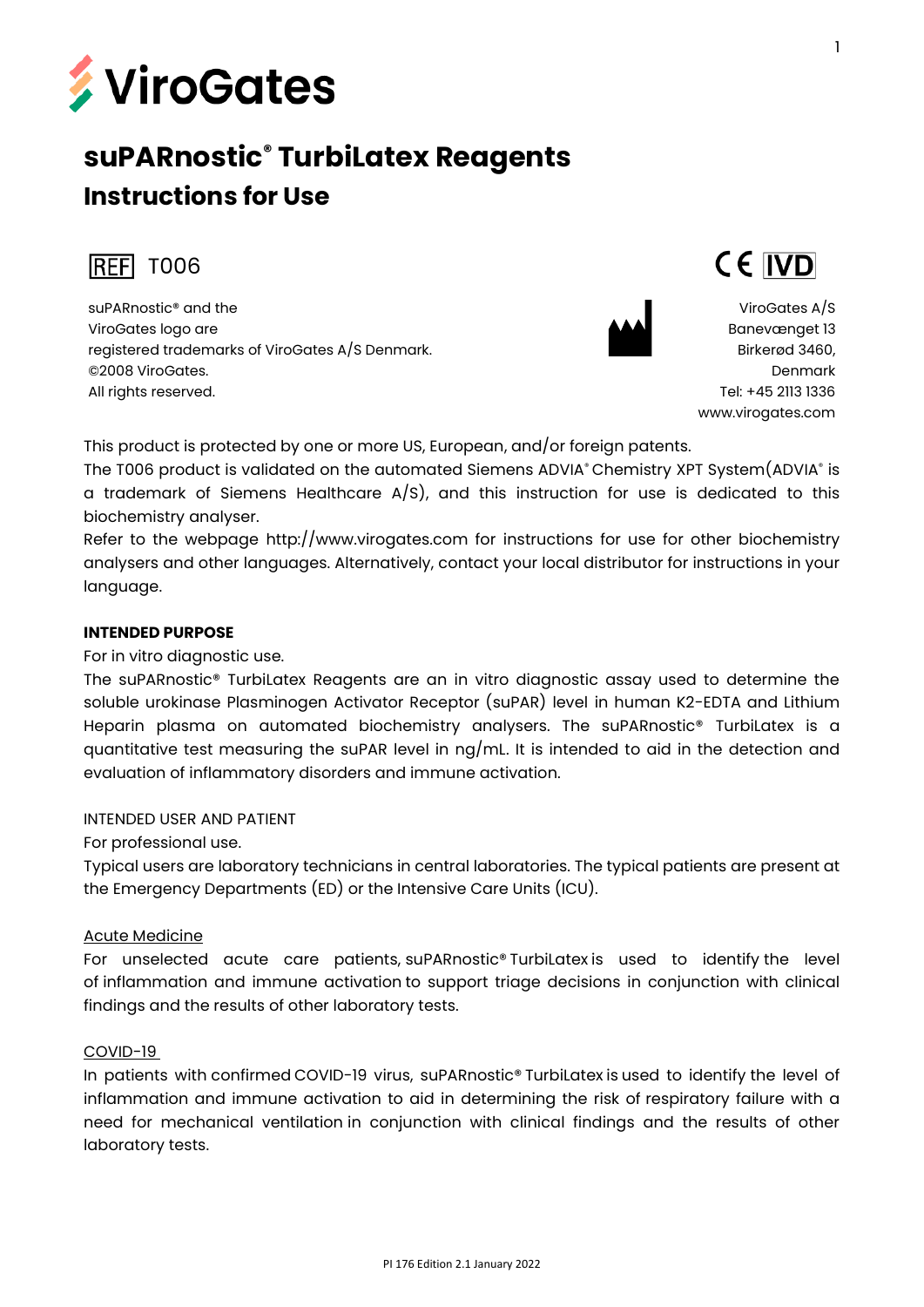#### **suPAR IS A MARKER OF DISEASE PROGRESSION**

suPAR is the soluble form of urokinase Plasminogen Activator Receptor (uPAR). The amount of suPAR is a measure of immune activation and inflammation.<sup>1</sup> suPAR is a biomarker increased by disease presence and severity.

In unselected ED patients, suPAR has a high negative predictive value for ruling out disease progression<sup>2</sup>. This means that patients with a low (<4  $\log/\text{mL}$ ) suPAR level have a good prognosis and a low risk of readmission and mortality<sup>3</sup>, supporting the decision of discharge of the patient. Conversely, a high suPAR level ( $>6$  ng/ml) is a strong measure of chronic inflammation and the underlying risk of adverse outcomes, including short term mortality (in hospital, 30 days, or 90 days)<sup>2</sup> supporting the decision of further examination of the patient.

The use of suPAR in clinical routine adds significant additional knowledge to the standard assessment based on early warning score systems and standard parameters in pre-admission of acute medical patients. Hence, suPAR is a broadly applicable biomarker, e.g., in the ED, especially concerning discharge decisions of patients and identifying non-diagnosed inflammatory disease. A cluster-randomised interventional study showed that up- or down-triaging patients based on suPAR levels increased the number of patients discharged (low risk) by 34%<sup>4</sup> and reduced hospital bed days<sup>5</sup>.

In patients with confirmed COVID-19, suPAR levels below 4 ng/mL suggest a low risk of developing respiratory failure and can be discharged for home quarantine. 6

#### **TEST PRINCIPLES**

The suPARnostic® TurbiLatex test is a Particle Enhanced Turbidimetric Immunoassay (PETIA) that quantitatively determines suPAR in human plasma samples. The latex enhanced particles coated with anti-suPAR antibodies (Mouse/Rat) in the reagent agglutinates with the suPAR present in the sample. During the incubation time, an antigen-antibody complex is formed. The size of the complex is estimated using spectrophotometric technology at a wavelength of 570-590nm range. The degree of turbidity caused by the agglutination is a measure of suPAR in the sample. The higher suPAR, the higher the turbidity.

#### **REAGENTS AND MATERIALS**

Reagents provided:

- Reagent 1: Dilution Buffer (Glycine-Buffer solution (pH 8.2) and preservatives)
- Reagent 2: Latex Particle Reagent (Phosphate buffer solution (pH 6.1), latex particles coated with anti-suPAR antibodies and preservatives)

This kit consists of a ready-to-use Reagent 1 dilution buffer and a ready-to-use Reagent 2 solution of latex particles coated with anti-suPAR antibodies.

The volume below is enough for a full cassette for the Siemens ADVIA® Chemistry XPT System.

| Product/Buffer                     | Reagent i | Reagent 2 | No. tests |
|------------------------------------|-----------|-----------|-----------|
| T006 (ADVIA® Chemistry XPT System) | 17.7 mL   | 7.4 mL    | $200*$    |

\*No. of tests refers to the measurements available for sample testing when all reagent is transferred to the empty cassette. Reagent volumes additionally include the cassettes dead volumes and 12 tests used for calibration. The cassettes are for one-time use.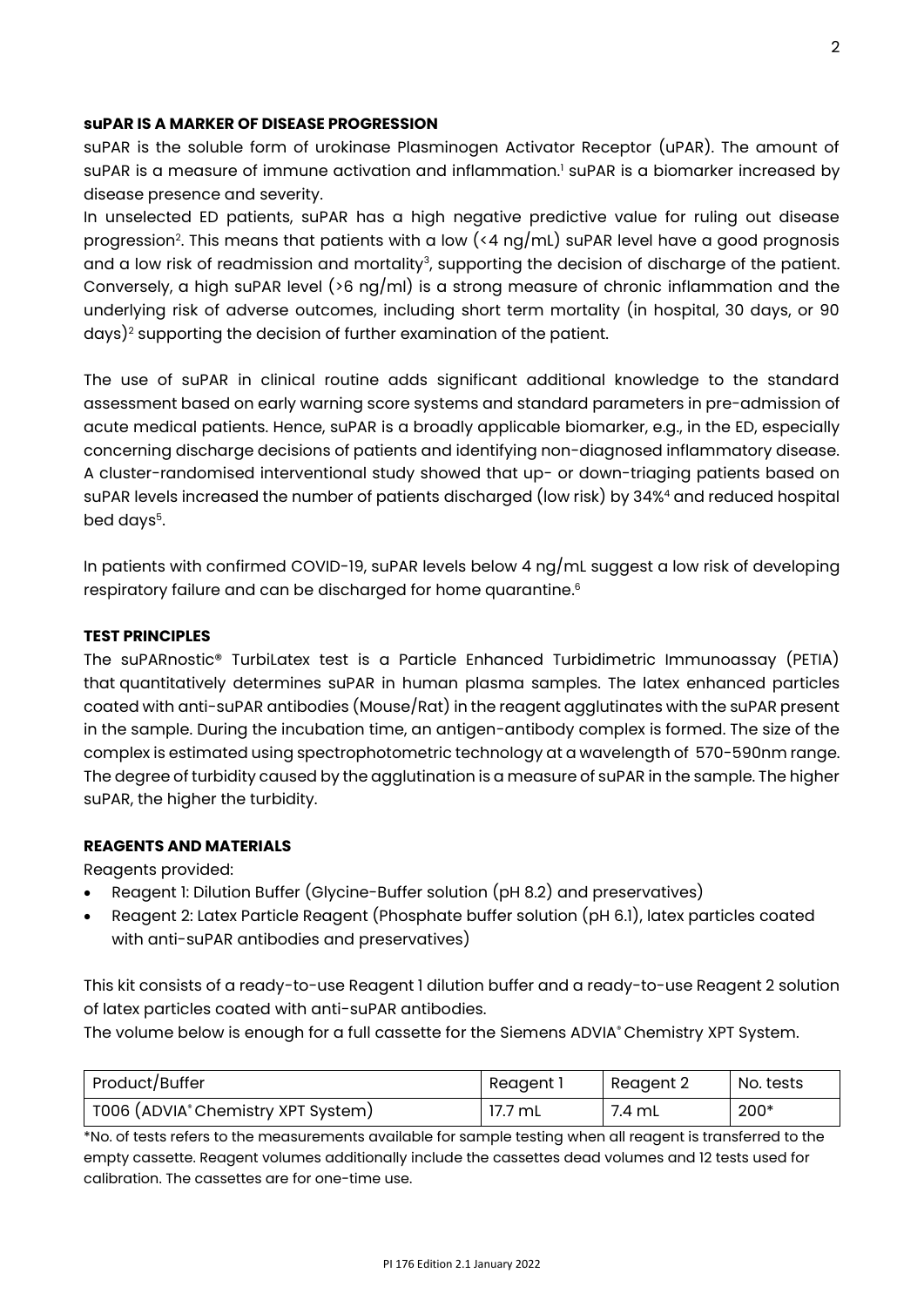Material required but not provided:

- suPARnostic<sup>®</sup> TurbiLatex Calibrators
- suPARnostic® TurbiLatex Controls
- Siemens ADVIA® Chemistry XPT System
- Empty cassettes for Siemens ADVIA® Chemistry XPT System
- General laboratory equipment

#### **PRECAUTIONS**

For professional laboratory use.

For in vitro diagnostic use. Exercise the standard precautions required for handling all laboratory reagents. Disposal of all waste material should follow local guidelines. The safety data sheet is available for professional users upon request.

- Do not use kit components beyond the indicated kit expiration date.
- Do not freeze any of the kit components.
- Do not mix reagents from different kit lots.
- Do not switch caps on reagent containers as it may cause contamination or mix-up.
- Do not mouth pipette or ingest any of the reagents.
- Do not smoke, eat, or drink when performing the assay or in areas where samples or reagents are handled.
- Do not mix plasma samples from different patients or different blood samplings of the same patient.
- Human samples may be contaminated with infectious agents. Therefore, do not ingest, expose to open wounds, or breathe aerosols.
- Wear protective gloves and dispose of biological samples according to the regulations.
- Be aware of possible dilution of suPAR in the case of a transfusion, infusion or similar.

#### **STORAGE AND HANDLING**

The suPARnostic® TurbiLatex Reagents kit should be stored at 2-8°C - do not freeze. Before use, check the expiry date on the label.

The suPARnostic® Reagents are produced with a 2-year shelf life from the production date. The reagents have 8 weeks of onboard stability when kept at  $2$ -8°C and with a minimum of monthly calibration.

The reagent's stability may be affected if not stored correctly, and inefficient and misleading results may be obtained. If any colouring or precipitation appear, discard the Reagents.

#### **SAMPLE COLLECTION AND PREPARATION**

Blood samples collected in K2-EDTA and Lithium-Heparin have been validated.

Collecting blood samples should be performed by authorised personnel using approved venipuncture techniques.

To prepare plasma samples, draw whole blood into a blood collection tube containing either K2- EDTA or Lithium Heparin anticoagulant. Then, centrifuge the blood at 3,000 x g between 1-10 minutes or until blood cells and plasma have separated.

Ensure the samples, calibrators, and controls are at room temperature before measurement.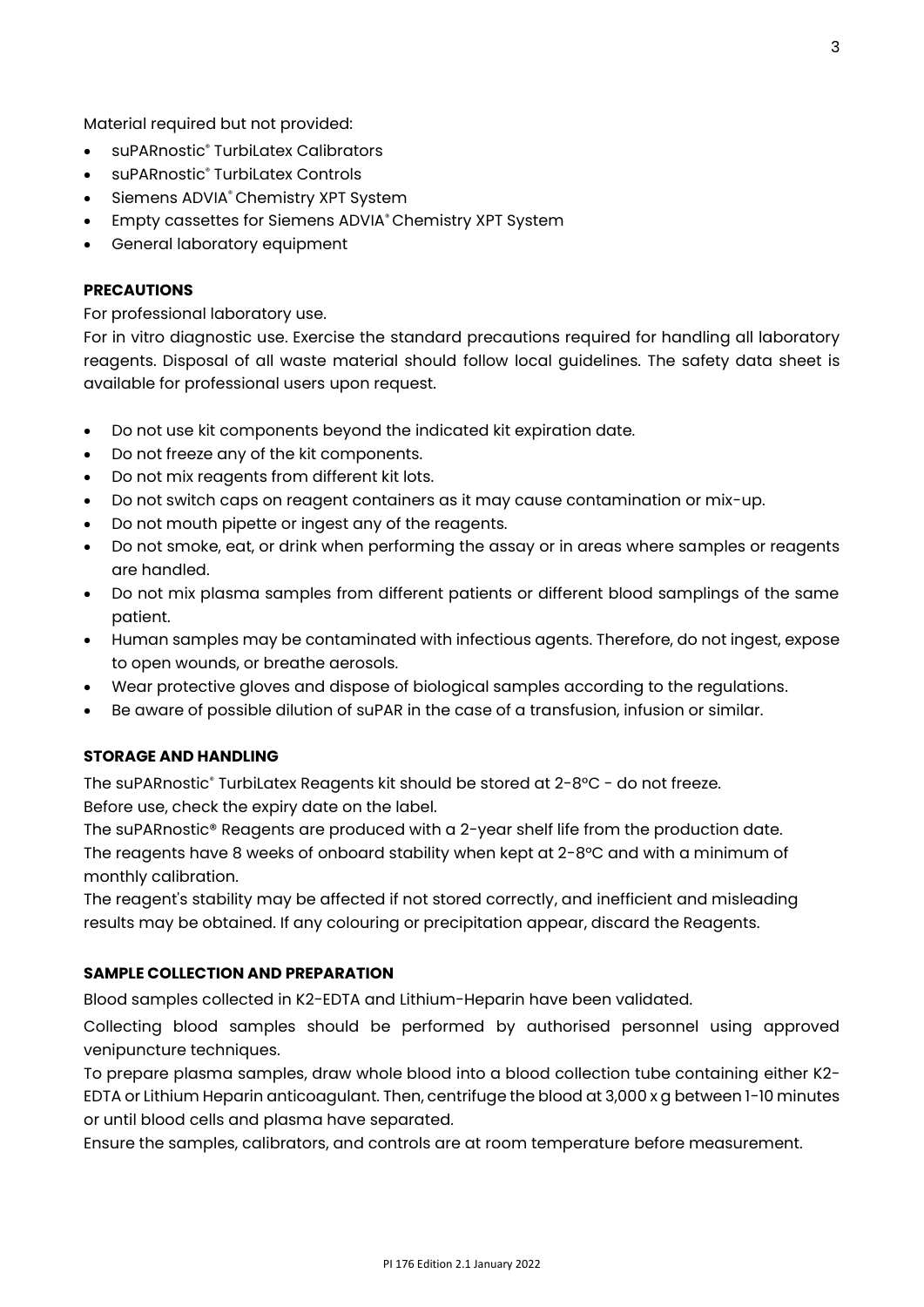Due to possible evaporation effects when loaded on the instrument, samples, calibrators, and controls should be analysed within 2 hours.

**NOTE:** Do not use hemolysed, contaminated, or hyper-lipemic sample specimens.

#### **ASSAY PROCEDURE**

- 1) Install the suPARnostic<sup>®</sup> method using the application parameters provided at the end of this note onto the Siemens ADVIA® Chemistry XPT System.
- 2) Transfer the suPARnostic® TurbiLatex Reagents to Siemens ADVIA® XPT appropriate cassettes before loading on the equipment. Prior to the analysis R1 reagent is to be placed into appropriate position on RTT 1 tray and R2 into RTT-2 tray. For more information refer to the Siemens ADVIA® XPT Manual from Siemens Healthcare A/S.
- 3) Load reagents cassettes on the analyser.
- 4) Load blood sample directly on the analyser if fully automated or isolate plasma before loading.
- 5) The assay run time is 10 minutes with:

1 st incubation: 75 μL of Reagent 1 with 5 μL of the sample. 2<sup>nd</sup> incubation: 25  $\mu$ L of Reagent 2 is added to the mixture, and antigen-antibody complexes are formed.

- 6) The turbidity of the sample is measured in set time intervals at a wavelength of 571 nm.
- 7) Results are determined via a calibration curve generated by measuring a set of calibrators (#T007) with a known suPAR concentration.
- 8) The measurement result is calculated by determining the difference of absorbance values at 2 read points. The analyser automatically calculates the analyte concentration of each sample in ng/mL.

#### **CALIBRATION**

Together with the suPARnostic® TurbiLatex Reagents kit, the suPARnostic® TurbiLatex Calibrators (#T007) must be used for calibration. It is recommended to repeat the calibration at least once a month. In addition, recalibration is required when a new batch of the suPARnostic® TurbiLatex Reagents are used. Calibration is performed according to the instruction provided with the suPARnostic<sup>®</sup> TurbiLatex Calibrators.

#### **QUALITY CONTROL**

Quality control of the suPARnostic® TurbiLatex Reagents must be performed with the suPARnostic® TurbiLatex Controls (#T003) as a minimum after each calibration and according to the laboratory guidelines. If the QC values exceed the established upper/lower range, the laboratory should undertake corrective actions.

#### **INTERPRETATION OF RESULTS**

#### **suPAR levels and cut-offs**

#### Acute care medical patients and risk of 90-day mortality

The cut-offs for interpreting results from acute care patients were established based on suPAR baseline measurements of 990 patients attending the ED in a Spanish multicenter trial.<sup>14</sup> The median age was 68 years (53-81), 50.8% were men, median suPAR was 3.8 ng/mL (Interquartile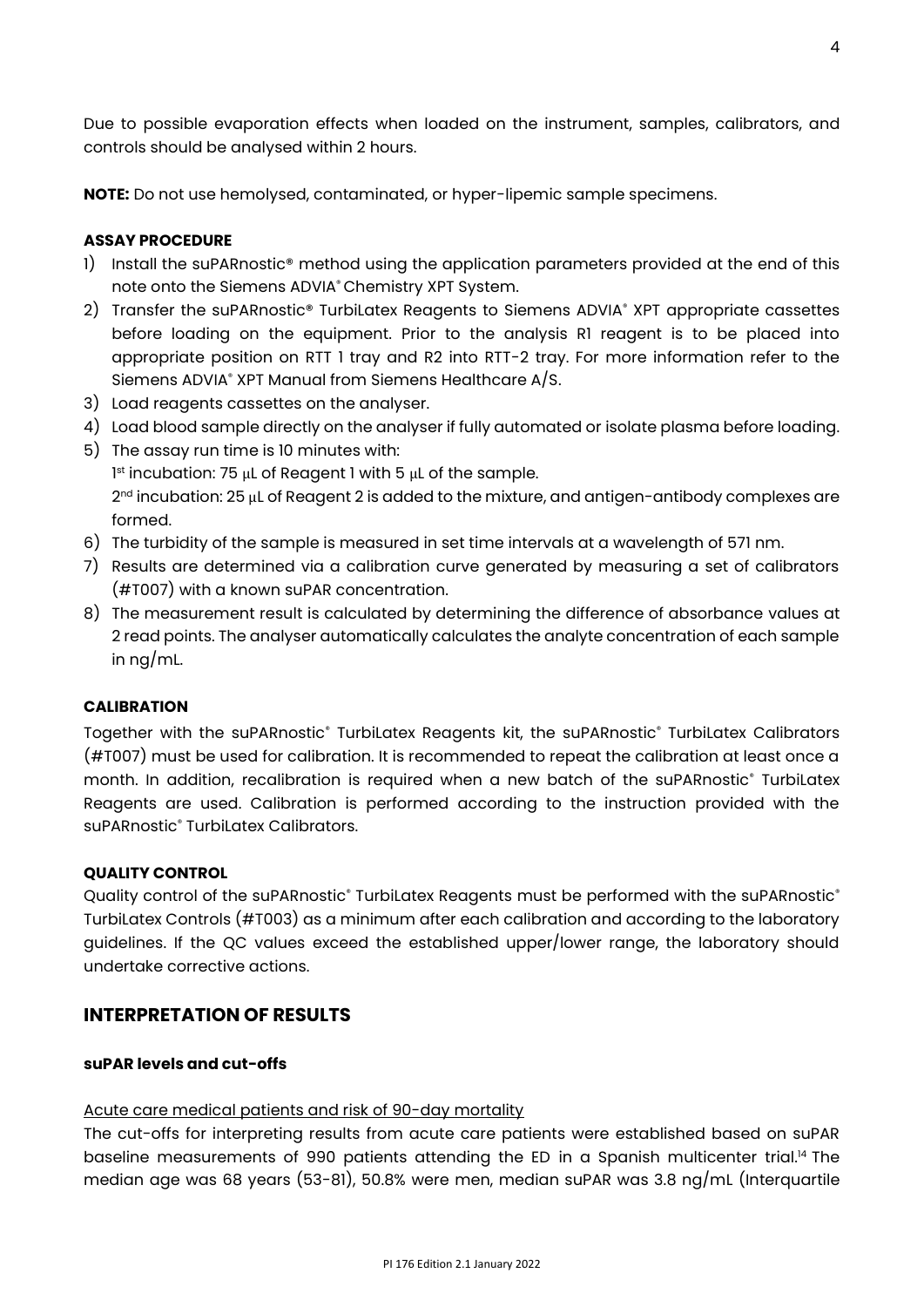range 2.8-6.0). In total, 47 died during the 90-day follow-up. Out of the 990 patients, 520 (52.5%) had suPAR below 4.0 ng/mL. Patients with suPAR <4.0 ng/mL had a low risk of 90-day mortality (N=5, 0.96%), resulting in a negative predictive value (NPV) of 99.0%, a sensitivity of 89.4% and a specificity of 54.6%. In patients with suPAR >6.0 ng/mL (N=245 (24.8%), 33 patients died during the 90-day follow-up (13.5%), resulting in a positive predictive value (PPV) of 13.5%, a sensitivity of 70.2%, and a specificity of 77.5%.

|                                              | 90 Days follow-up |          |       |            |            |
|----------------------------------------------|-------------------|----------|-------|------------|------------|
|                                              | <b>Died</b>       | Survived | Total | <b>PPV</b> | <b>NPV</b> |
| <b>High risk</b> (suPAR $>6.0$ ng/mL)        | 33                | 212      | 245   | 13.5%      |            |
| <b>Medium Risk</b> (suPAR $4.0 - 6.0$ ng/mL) | 9                 | 216      | 225   |            |            |
| Low risk (suPAR $\le$ 4.0 ng/mL)             | 5                 | 515      | 520   |            | 99.0%      |
| Total                                        | 47                | 943      | 990   |            |            |
| Sensitivity/specificity $($ < 4.0 ng/mL)     | 89.4%             | 54.6%    |       |            |            |
| Sensitivity/specificity ( $>6.0$ ng/mL)      | 70.2%             | 77.5%    |       |            |            |

Table 1: 90-day Mortality according to suPAR cut-offs in Spanish multicenter study.

#### COVID-19 and risk of respiratory failure

For patients who tested positive for the COVID-19 virus, suPAR baseline measurements were taken within 48 hours after patients presented at the hospital<sup>6</sup>. Respiratory failure was defined as the need for mechanical ventilation within 2 weeks. The study included 57 patients, of whom 21 developed respiratory failure. None of the patients with suPAR below 4.0 ng/mL developed respiratory failure resulting in an NPV of 100%, a sensitivity of 100% and a specificity of 36.1%. Of the 21 patients who developed respiratory failure, 18 had baseline suPAR levels above 6.0 ng/mL resulting in a PPV of 85.7%, a sensitivity of 85.7%, and a specificity of 81.3%.

| suPAR level                 | Interpretation, ED and COVID-19                                                                                                                                                                                                                                                                              |
|-----------------------------|--------------------------------------------------------------------------------------------------------------------------------------------------------------------------------------------------------------------------------------------------------------------------------------------------------------|
| $\langle 4.0 \text{ ng/mL}$ | <b>Low Risk</b><br>Supports the decision of discharge.<br>The underlying health condition is good, and the prognosis for survival is high.<br>$\qquad \qquad$<br>Low risk of respiratory failure and need of mechanical ventilation in patients with<br>$\overline{\phantom{a}}$<br>COVID-19.                |
| $4.0 - 6.0$<br>ng/mL        | <b>Medium Risk</b><br>Some disease activity or co-morbidity is present.<br>Some readmissions and mortality are expected after six months of follow-up.<br>$\qquad \qquad$<br>Medium risk of respiratory failure and need of mechanical ventilation in patients with<br>$\overline{\phantom{a}}$<br>COVID-19. |
| $>6.0$ ng/mL                | <b>High Risk</b><br>Clinical attention is needed - high risk of mortality.<br>Supports the decision of admission and treatment<br>High risk of respiratory failure and need of mechanical ventilation in patients with<br>COVID-19.                                                                          |

Table 2: Simplified suPAR clinical decision scheme<sup>,6, 14</sup>.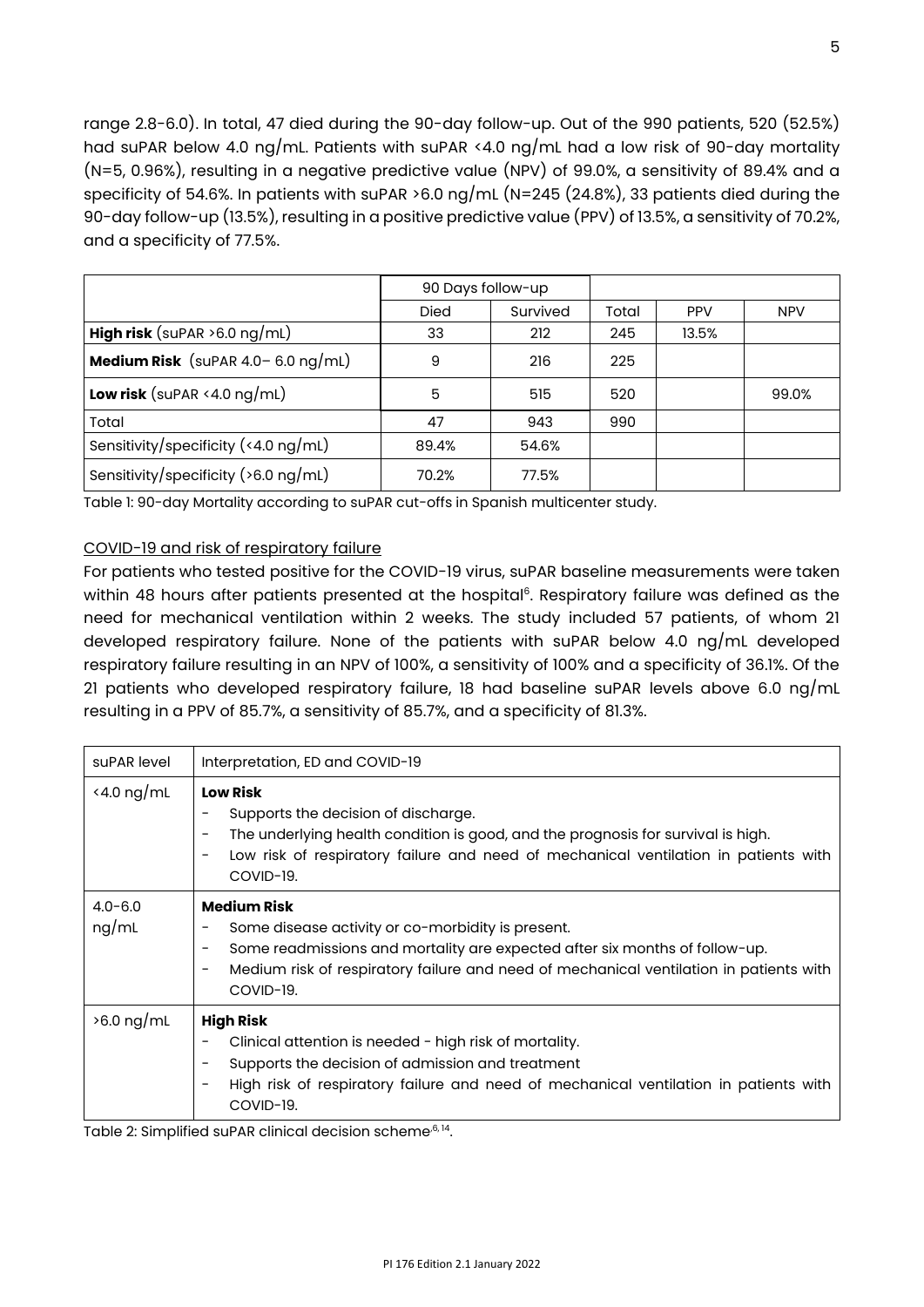#### **EXPECTED VALUES IN HEALTHY INDIVIDUALS**

All individuals have a measurable suPAR level. In healthy blood donors (N=9305), the median suPAR level for men aged 18-65 years is 2.2 ng/mL (25-75% interval from 1.8-2.9 ng/mL)<sup>7</sup> , for women aged 18-65 years is 2.6 ng/mL (25-75% interval from 2.1-3.2 ng/mL)<sup>7</sup> , patients attending ED the suPAR level is around 3.0-6.0 ng/mL $^{2,3,8}$ . In patients with severe disease and organ failure, suPAR is often in the double-digits<sup>9,10</sup>. The higher the level, the higher the risk of disease progression and the worse the prognosis.

### **CLINICAL PERFORMANCE**

#### **Validation of cut-offs**

#### Acute care medical patients

The clinical validation data are from a prospective observational study of unselected acute medical patients attending the ED at Mikkeli Hospital in Finland. <sup>11</sup> A total of 1747 acute medical patients were included and had suPAR measured using suPARnostic® TurbiLatex. The median age was 70 (IQR: 57-79), and 51.4% were men. Among patients with suPAR below 4.0 ng/mL (N=804, 46.0%), 8 (1.0%) died within 90-day follow-up, resulting in a negative predictive value of 99.0% and a sensitivity of 94.2% and a specificity of 47.9%. Among patients with suPAR above 6.0 ng/mL (N=429, 24.6%), 87 patients (20.3%) died within 90-day follow-up, resulting in a positive predictive value of 20.1%, a sensitivity of 63.0% and a specificity of 78.7%. Data for 90-day follow-up are shown in Table 3.

|                                                               | 90-day follow-up |          |       |            |            |
|---------------------------------------------------------------|------------------|----------|-------|------------|------------|
|                                                               | <b>Died</b>      | Survived | Total | <b>PPV</b> | <b>NPV</b> |
| <b>High risk</b> (suPAR $>6.0$ ng/mL)                         | 87               | 342      | 429   | 20.3%      |            |
| <b>Medium Risk</b> (suPAR $4.0 - 6.0$ ng/mL)                  | 43               | 471      | 514   |            |            |
| Low risk (suPAR $\le$ 4.0 ng/mL)                              | 8                | 796      | 804   |            | 99.0%      |
| Total                                                         | 138              | 1609     | 1.747 |            |            |
| Sensitivity/specificity ( $\langle 4.0 \text{ ng/mL} \rangle$ | 94.2%            | 49.5%    |       |            |            |
| Sensitivity/specificity ( $> 6.0$ ng/mL)                      | 63.0%            | 78.7%    |       |            |            |

Table 3: 90-day mortality in acute medical patients in Finish validation study.

#### COVID-19

The clinical validation data are from a prospective observational study at Mikkeli Central Hospital in Finland using the suPARnostic® TurbiLatex on a cobas c 501. The study included 100 acute medical patients who tested positive for SARS-CoV-2 at the Emergency Department at Mikkeli Central Hospital in Finland.<sup>15</sup>

Results of suPAR validation for stratification of COVID-19 patients regarding the risk of developing severe respiratory failure and requiring mechanical ventilation is shown in Table 4.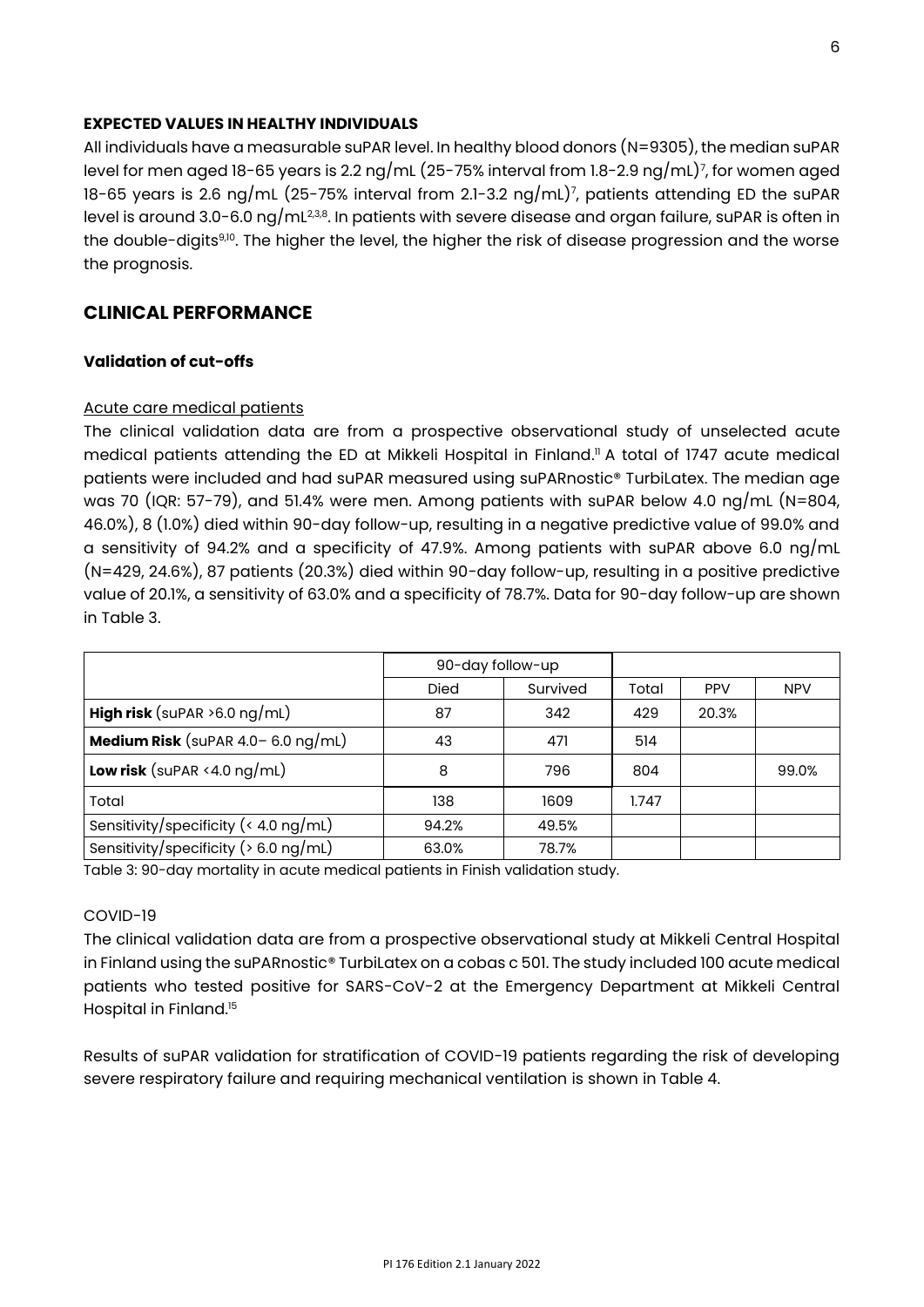|                                          | 90-day follow-up |          |       |            |            |
|------------------------------------------|------------------|----------|-------|------------|------------|
|                                          | <b>Died</b>      | Survived | Total | <b>PPV</b> | <b>NPV</b> |
| High risk (suPAR $>6.0$ ng/mL)           | 5                | 44       | 49    | 10.2%      |            |
| Medium Risk (suPAR $4.0 - 6.0$ ng/mL)    | 0                | 27       | 27    |            |            |
| Low risk (suPAR <4.0 $ng/mL$ )           | 0                | 24       | 24    |            | 100%       |
| Total                                    | 5                | 95       | 100   |            |            |
| Sensitivity/specificity (< 4.0 ng/mL)    | 100%             | 25.3%    |       |            |            |
| Sensitivity/specificity ( $> 6.0$ ng/mL) | 100%             | 53.7%    |       |            |            |

Table 4: 90-day development of respiratory failure in COVID-19 patients according to suPAR cut-offs.

#### **LIMITATIONS**

Clinical prognostication must not be based on the results of the suPARnostic® TurbiLatex test alone. Instead, the results must be interpreted considering the patient's clinical history and other diagnostic test results.

#### **ANALYTICAL PERFORMANCE**

#### **SAMPLE STABILITY**

Blood samples should be added to the instrument for automated sampling within 2 hours of sampling to avoid hemolysis.

Samples should preferably be analysed as soon as possible, but K2-EDTA and Lithium Heparin plasma samples are stable for:

- 24 hours at room temperature (20-25°C).
- $3$  days at  $2-8$ °C.
- -20°C for more extended storage.

Five freeze/thaw cycles over 5 days do not impact suPAR concentration in a sample.

#### **REQUIRED TRAINING**

To use the suPARnostic® TurbiLatex Reagents, the user must be fully trained to operate the chemistry analyser.

#### **PERFORMANCE CHARACTERISTICS**

Results presented below were obtained with the use of the suPARnostic® TurbiLatex Reagents on the the Siemens ADVIA® Chemistry XPT System. Therefore, the data shown is only valid for the Siemens ADVIA® Chemistry XPT System.

#### **RESULTS**

Results are calculated by linear regression.

If a calculation method other than linear regression is used, the method must be validated. Then, control the curve fitting using the suPARnostic<sup>®</sup> TurbiLatex Controls and undertake corrective actions if results exceed the upper and lower limit.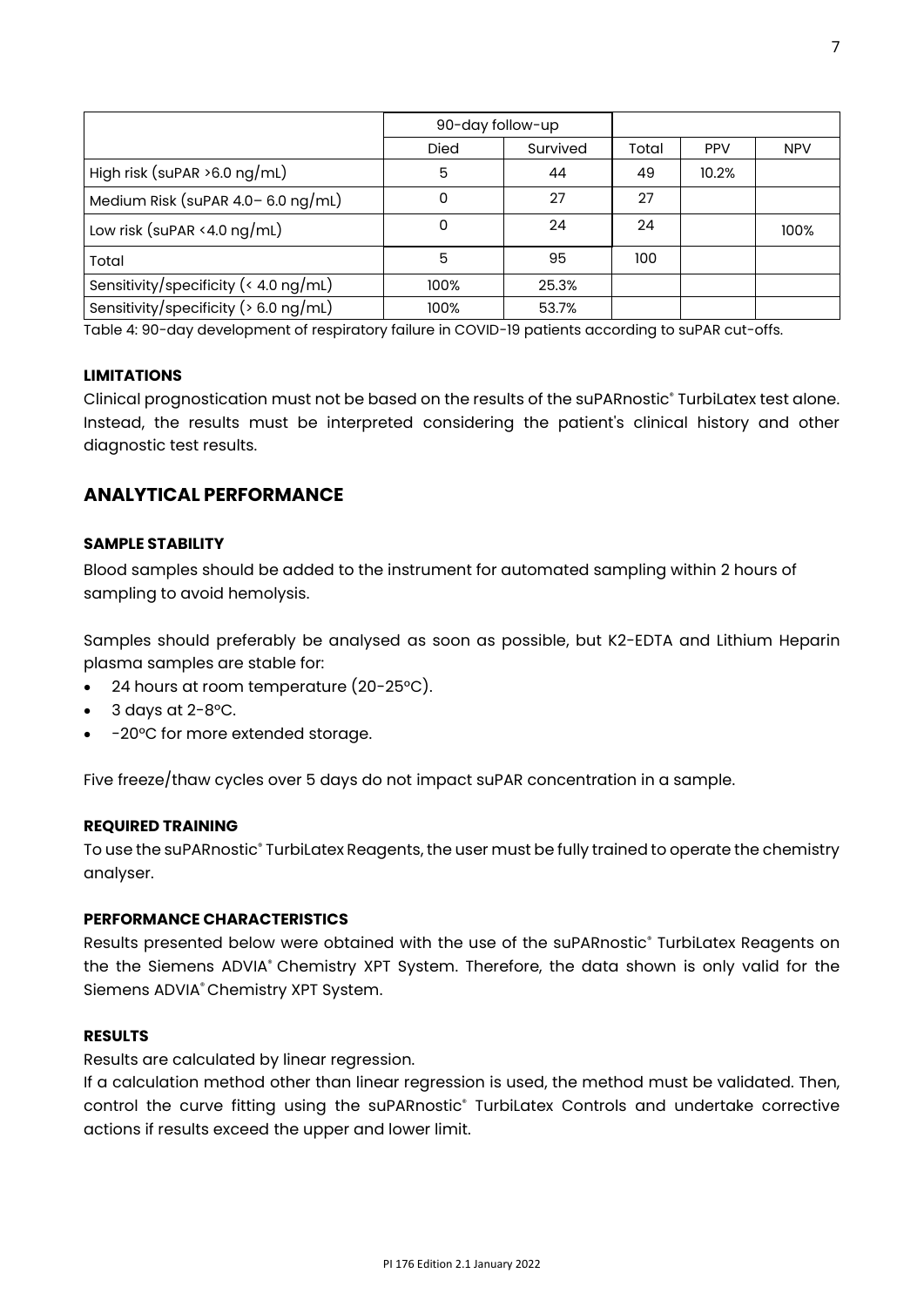#### **MEASURING RANGE**

The measuring range of the suPARnostic<sup>®</sup> TurbiLatex test is 1.8 ng/mL to 16.0 ng/mL on the the Siemens ADVIA® Chemistry XPT System.

It is not recommended to dilute samples with the results above the measuring range.

#### **ANALYTICAL LIMITS**

The Limit of Blank (LoB) was determined as the 95<sup>th</sup> percentile of 60 blank measurements.

The Limit of Detection (LoD) was calculated as LoB plus 3 times the pooled standard deviation (SD). The LoD corresponds to the lowest analyte concentration, which can be detected.

The Limit of Quantitation (LoQ) was calculated as LoB plus 10 times the SD of the mean low-level 'samples' estimation of 60 low-level samples.

|                 | LoB       | LoD                   | LoQ                 |  |
|-----------------|-----------|-----------------------|---------------------|--|
| EDTA plasma     | 0.3 ng/mL | 0.6 <sub>ng</sub> /mL | 0.6 ng/mL           |  |
| Lithium-Heparin | 0.6 ng/mL | $1.0 \text{ ng/mL}$   | $1.0 \text{ ng/mL}$ |  |
| plasma          |           |                       |                     |  |

LoB and LoD were established following CLSI EP17<sup>13</sup>. LoQ was established according to IUPAC, Codex Alimentarius Procedural Manual, 15th edition.

#### **INTERFERENCE**

Samples with abnormally elevated haemoglobin levels, lipids, or bilirubin may interfere with assay performance and sensitivity.

No interference was observed for the following concentrations.

| Substance:               | Concentration:     |
|--------------------------|--------------------|
| <b>Bilirubin</b>         | $350 \mu$ mol/L    |
| Hemoglobin               | $1.4$ g/L          |
| Triglycerides            | 3.3 $g/L$          |
| <b>Rheumatoid Factor</b> | >440 IU/mL         |
| <b>HAMA</b>              | Titer $>640^\circ$ |

The interference studies were performed using a modified CLSI EP07-A2 protocol.<sup>13</sup>

Rheumatoid Factor and HAMA solutions were prepared by adding concentrated rheumatoid and HAMA solutions to human plasma pools.

In rare cases, gammopathy, especially type IgM (Waldenström's macroglobulinemia), may produce inaccurate results. Patients with a confirmed diagnosis of anti-TPO or other autoimmunerelated diseases have been shown to interfere in a few cases.

Although precautions have been taken to minimise interference caused by heterophilic antibodies, erroneous results can be observed. Therefore, any suPAR value above 10 ng/mL should be carefully investigated, and unusually high results, e.g. above 20 ng/mL may be false-positive results caused by interference.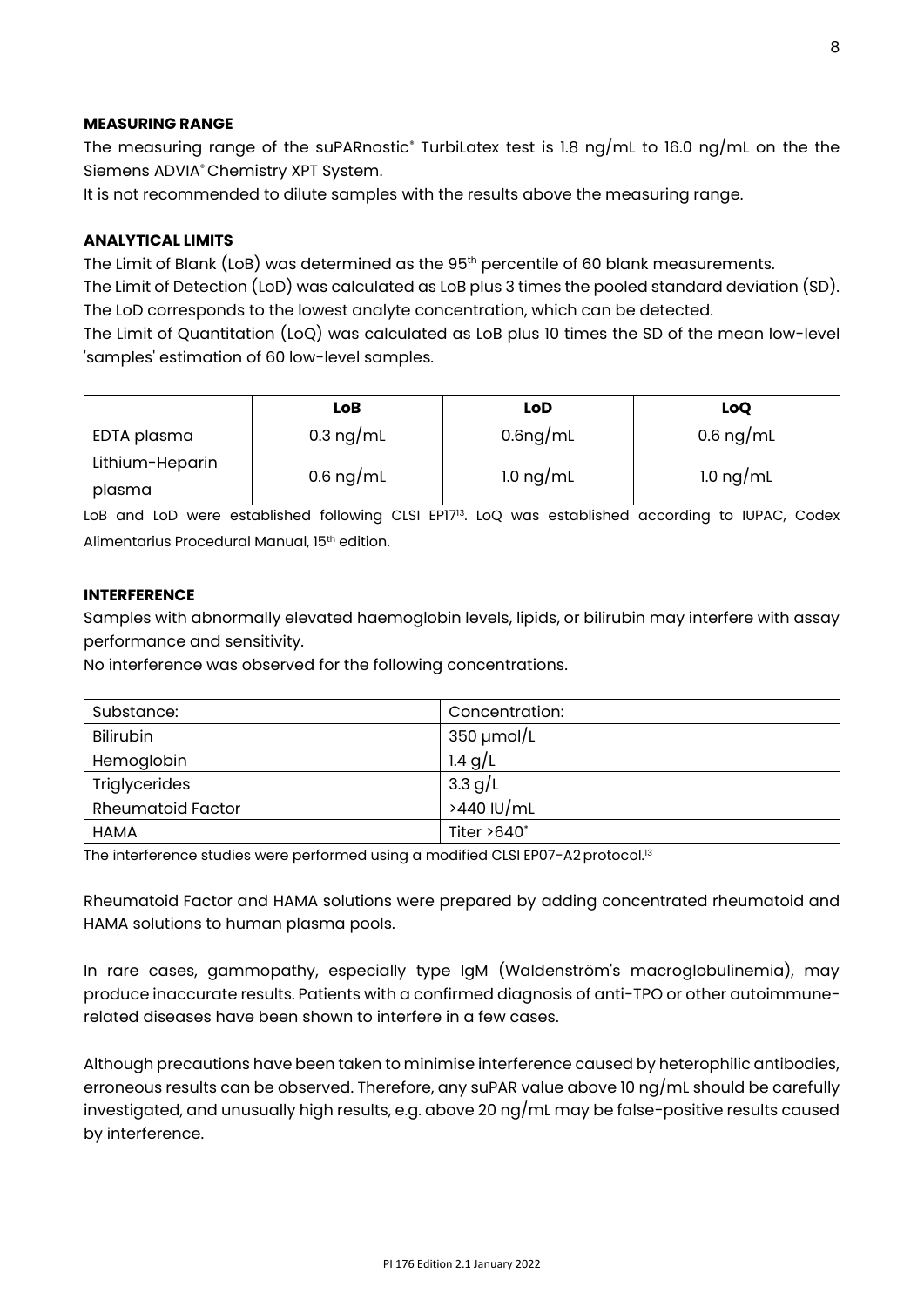#### **LINEARITY**

The suPARnostic® TurbiLatex Reagents test is linear from 1.8 ng/mL to 26.5 ng/mL. Data were obtained from the Roche Cobas c 502.

#### **HOOK EFFECT**

The suPARnostic® TurbiLatex Reagents test showed no prozone effect in concentrations up to 70.0 ng/mL.

#### **PRECISION**

Low, medium, and high samples were measured with two replicates in two separate runs per day for 20 days.

| Blood sample drawn | Mean suPAR      | Repeatability | Within-day | Between-day    | Within-        |
|--------------------|-----------------|---------------|------------|----------------|----------------|
| on EDTA            | level $(ng/mL)$ | (CV)          | precision  | precision (CV) | laboratory     |
| anticoagulant      |                 |               | (CV)       |                | precision (CV) |
| Low                | 3.0             | 9.1%          | 6.9%       | 10.4%          | 13.8%          |
| Medium             | 4.7             | 7.8%          | 5.2%       | 5.8%           | 9.5%           |
| High               | 8.7             | 3.9%          | 2.6%       | 4.0%           | 5.3%           |

| Blood sample drawn | Mean suPAR      | Repeatability | Within-day | Between-day    | Within-        |
|--------------------|-----------------|---------------|------------|----------------|----------------|
| on Heparin         | level $(ng/mL)$ | (CV)          | precision  | precision (CV) | laboratory     |
| anticoagulant      |                 |               | (CV)       |                | precision (CV) |
| Low                | 3.2             | 7.7%          | 3.7%       | 7.4%           | 10.0%          |
| <b>Medium</b>      | 4.5             | 7.0%          | 4.6%       | 6.4%           | 9.5%           |
| High               | 8.2             | 5.1%          | 2.0%       | 5.4%           | 7.4%           |

The intermediate precision study was performed according to the CLSI EP05-A2 protocol.<sup>13</sup>

#### **ACCURACY (METHOD COMPARISON)**

The suPARnostic® TurbiLatex is calibrated against an internal control verified with suPARnostic® ELISA. The maximum allowed variation between suPARnostic® ELISA and TurbiLatex is 15%, and between lots of TurbiLatex, it is 10%.

Bias and correlation calculations toward the suPARnostic® Turbilatex on Roche Cobas c 111 were conducted to estimate the suPARnostic® TurbiLatex kits ability to quantify suPAR in patient samples. 105 samples were measured with one lot of suPARnostic® TurbiLatex reagents, and the results were compared.

#### **Results:**

| Sample Type                | No. of pairs | Slope | v-Intercept | Pearson correl. | Range value        |
|----------------------------|--------------|-------|-------------|-----------------|--------------------|
| EDTA Plasma                | 105          | 0.87  | 0.15        | 0.998           | $1.9 - 15.1$ ng/mL |
| Lithium-<br>Heparin Plasma | 105          | 0.8   | 0.08        | 0.997           | 2.1-13.8 ng/mL     |

 $X = \text{sup}$ ARnostic $\text{sup}$  TurbiLatex on Roche Cobas c111

Y = suPARnostic® TurbiLatex on Siemens Advia XPT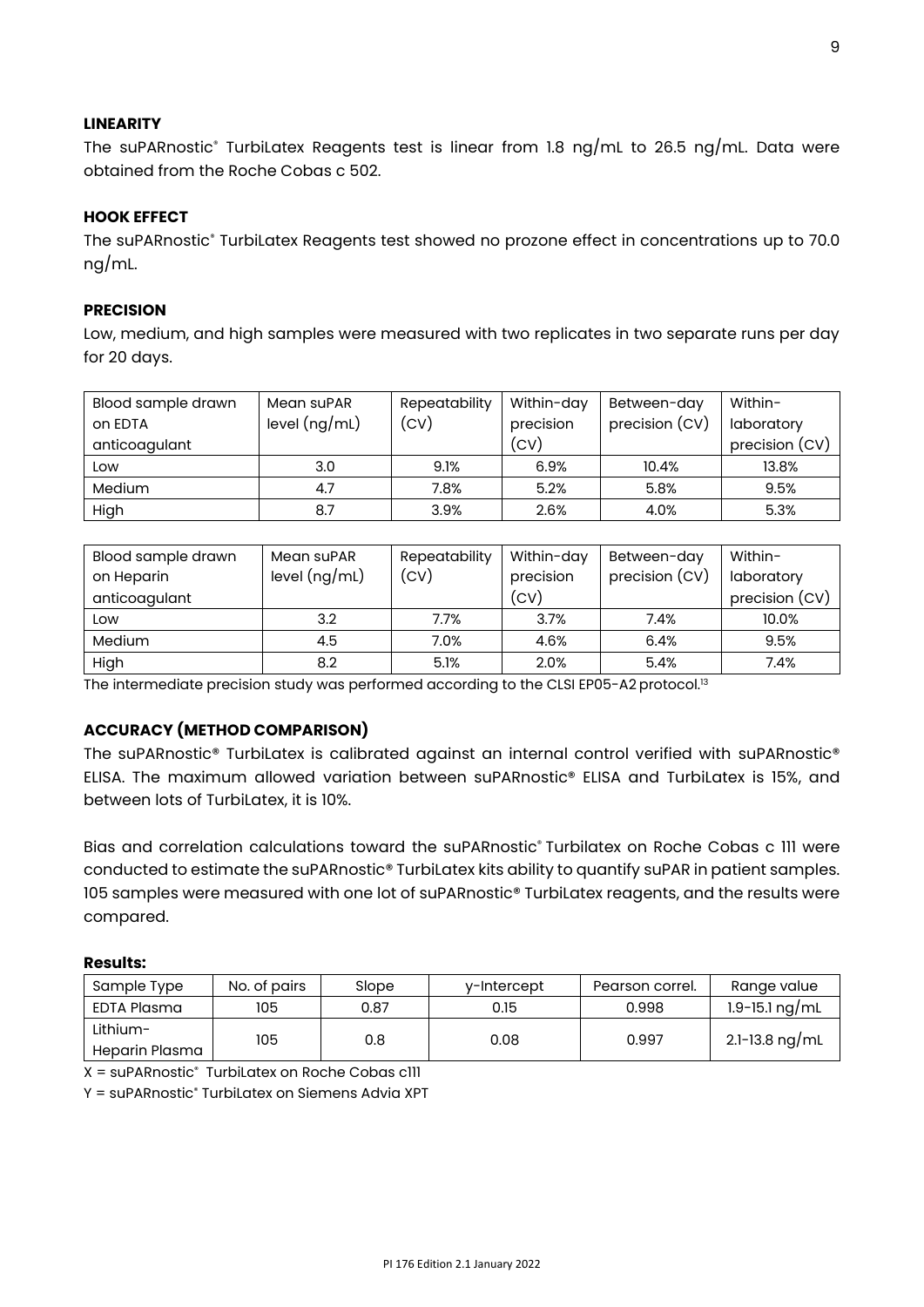#### **ANTICOAGULANT EFFECT (METHOD COMPARISON)**

The suPARnostic® TurbiLatex is calibrated for plasma samples with K2-EDTA anticoagulant. Therefore, bias and correlation calculations toward K2-EDTA based plasma samples should be considered when a Lithium Heparin anticoagulant is used.

Therefore, 45 samples from the same individual were collected in K2-EDTA and Lithium Heparin samples drawn from a single subject were measured with one lot of suPARnostic® TurbiLatex reagents, and the results were compared.

| Sample<br><u>I</u> vpe    | No.<br>pairs<br>.ot | Slope  | v-Intercept  | Pearson<br>correi. | Ranae value              |
|---------------------------|---------------------|--------|--------------|--------------------|--------------------------|
| Lithium Heparin<br>Plasma | 45                  | 1.1219 | 0.057<br>- 1 | 0.982              | $22-12$<br>na/ml<br>12.I |

 $X = \text{sup}$ ARnostic $\textdegree$  TurbiLatex on K2-EDTA plasma.

Y = suPARnostic® TurbiLatex on Lithium Heparin Plasma. Studies were performed using Siemens Atellica® bioanaylser.

When using plasma with Lithium-Heparin anticoagulant, the following correction factor must be added to offset the inherent matrix:

**Correlated result** = (Obtained result for Lithium Heparin plasma – 0.0571)/1.1219

#### **WASTE HANDLING**

Discard unused reagents and waste according to country, federal, state, and local regulations.

| iref                                  |                                       |                     |
|---------------------------------------|---------------------------------------|---------------------|
| Catalogue no.                         | Contains sufficient for <n> tests</n> | Use by              |
| <b>IVD</b>                            |                                       | <b>LOT</b>          |
| In vitro diagnostic medical<br>device | <b>Temperature Limits</b>             | LOT no. (Batch No.) |

#### **REFERENCES**

- 1) Desmedt S et al. The intriguing role of soluble urokinase receptor in inflammatory diseases. Crit Rev Clin Lab Sci. 2017 Mar;54(2):117-133
- 2) Rasmussen LJH et al. Combining National Early Warning Score with Soluble Urokinase Plasminogen Activator Receptor (suPAR) Improves Risk Prediction in Acute Medical Patients: A Registry-Based Cohort Study. Crit Care Med. 2018 Dec;46:1961-8.
- 3) Rasmussen LJH, et al. Soluble urokinase plasminogen activator receptor (suPAR) in acute care: a strong marker of disease presence and severity, readmission and mortality. A retrospective cohort study. Emerg Med J. 2016 Nov;33:769-75.
- 4) Schultz et al. Availability of suPAR in emergency departments may improve risk stratification: a secondary analysis of the TRIAGE III trial Scandinavian Journal of Trauma, Resuscitation and Emergency Medicine BMC (2019) 27:43
- 5) Schultz, M. et al. Early Discharge from the Emergency Department Based on Soluble Urokinase Plasminogen Activator Receptor (suPAR) Levels: A TRIAGE III Substudy, Hindawi, Disease Markers, Volume 2019
- 6) Rovina et al. Soluble urokinase plasminogen activator receptor (suPAR) as an early predictor of severe respiratory failure in patients with COVID-19 pneumonia. Crit Care, 2020 Apr 30;24(1):187;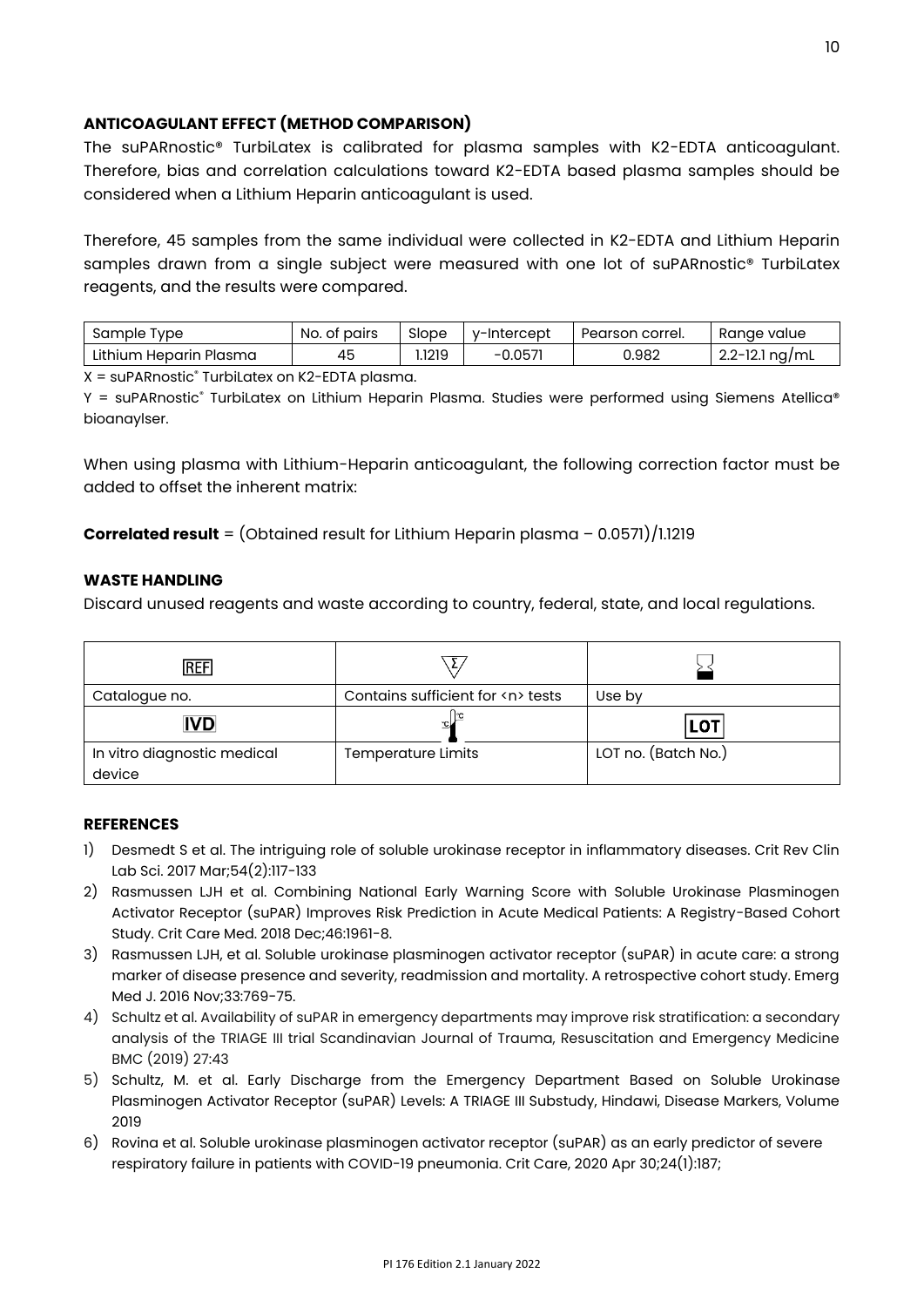- 7) Haastrup E, et al.: Soluble urokinase plasminogen activator receptor as a marker for use of antidepressants. PLoS One 2014.
- 8) Raggam RB et al. Soluble urokinase plasminogen activator receptor predicts mortality in patients with systemic inflammatory response syndrome. J Intern Med 2014, 276(6):651-8
- 9) Koch A, et al. Clinical relevance and cellular source of elevated soluble urokinase plasminogen activator receptor (suPAR) in acute liver failure. Liver Int 2014;34:1330–1339.
- 10) Donadello K, et al. Soluble urokinase-type plasminogen activator receptor as a prognostic biomarker in critically ill patients. J Crit Care. 2014 Feb;29(1):144-9.
- 11) Seppälä, S. et al. suPAR Cut-offs for Stratification of Low, Medium, and High-risk Acute Medical Patients in the Emergency Department, preprint available at https://www.researchsquare.com/article/rs-542503/v1
- 12) Azam Tu, et al. International Study of Inflammation in COVID-19. Soluble Urokinase Receptor (SuPAR) in COVID-19-Related AKI. J Am Soc Nephrol. 2020 Nov;31(11):2725-2735.
- 13) Protocols for Determination of Limits of Detection and Limits of Quantitation; Approved Guideline. EP17-A, Vol. 24 No. 34 Replaces EP17-P, Vol. 24 No. 10[. https://www.clsi.org/](https://www.clsi.org/)
- 14) Unpublished data from a multicenter study in Spain
- 15) Altintas I, et al.. suPAR Cut-Offs for Risk Stratification in Patients With Symptoms of COVID-19. Biomark Insights. 2021 Aug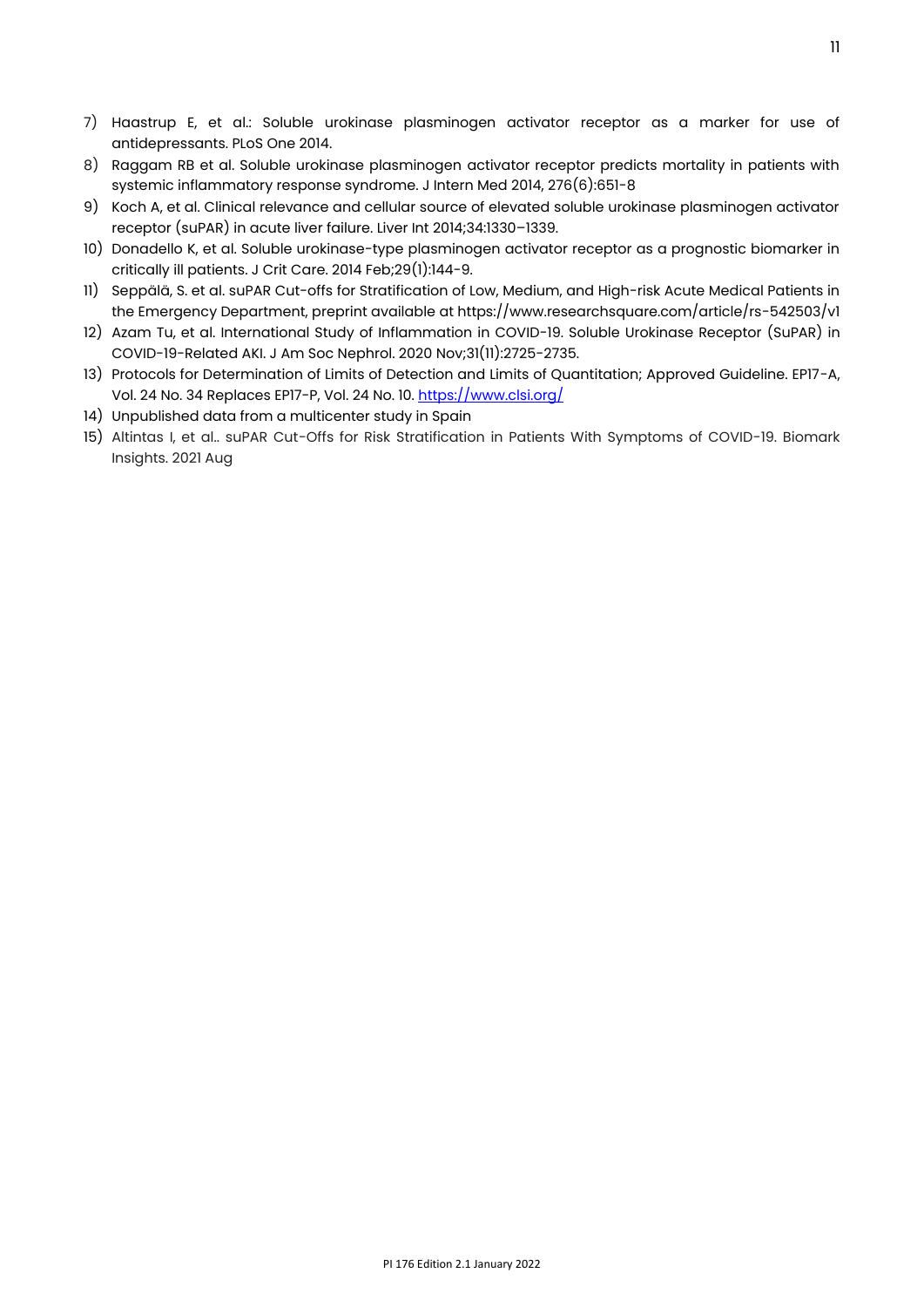# **APPLICATION PARAMETERS**

For the the Siemens ADVIA® Chemistry XPT System

| <b>Analytical</b><br><b>Conditions</b> | Definitions                          | Calculation                |                            |
|----------------------------------------|--------------------------------------|----------------------------|----------------------------|
| Condition No.                          | ##<br>Version                        | ##                         |                            |
| <b>Reaction Time</b>                   | 10 min                               |                            |                            |
| <b>Reagent Code</b>                    | ##                                   | Serum Sample<br>Definition | Urine Sample<br>Definition |
| RI Reagent<br>Definition               | R <sub>2</sub> Reagent<br>Definition | Sample Vol.                | Sample Vol.                |
|                                        |                                      | 5.00                       | 0.00                       |
| Positions                              | Positions                            | <b>Diluent Method</b>      | <b>Diluent Method</b>      |
| ##                                     | ##                                   | None                       | None                       |
| Volume                                 | Volume                               | Dilution Sample Vol.       | Dilution Sample Vol.       |
| 75.00                                  | 25.00                                | 0.00                       | 0.00                       |
|                                        |                                      | <b>Diluent Volume</b>      | Diluent Volume             |
| Diluent Volume                         | <b>Diluent Volume</b>                | 0.00                       | 0.00                       |
| 0.00                                   | 0.00                                 | <b>Diluent Position</b>    | <b>Diluent Position</b>    |
|                                        |                                      | $\mathsf 0$                | 0                          |
| Mix                                    | <b>Mix</b>                           |                            |                            |
| Weak                                   | Weak                                 |                            |                            |

## - User defined value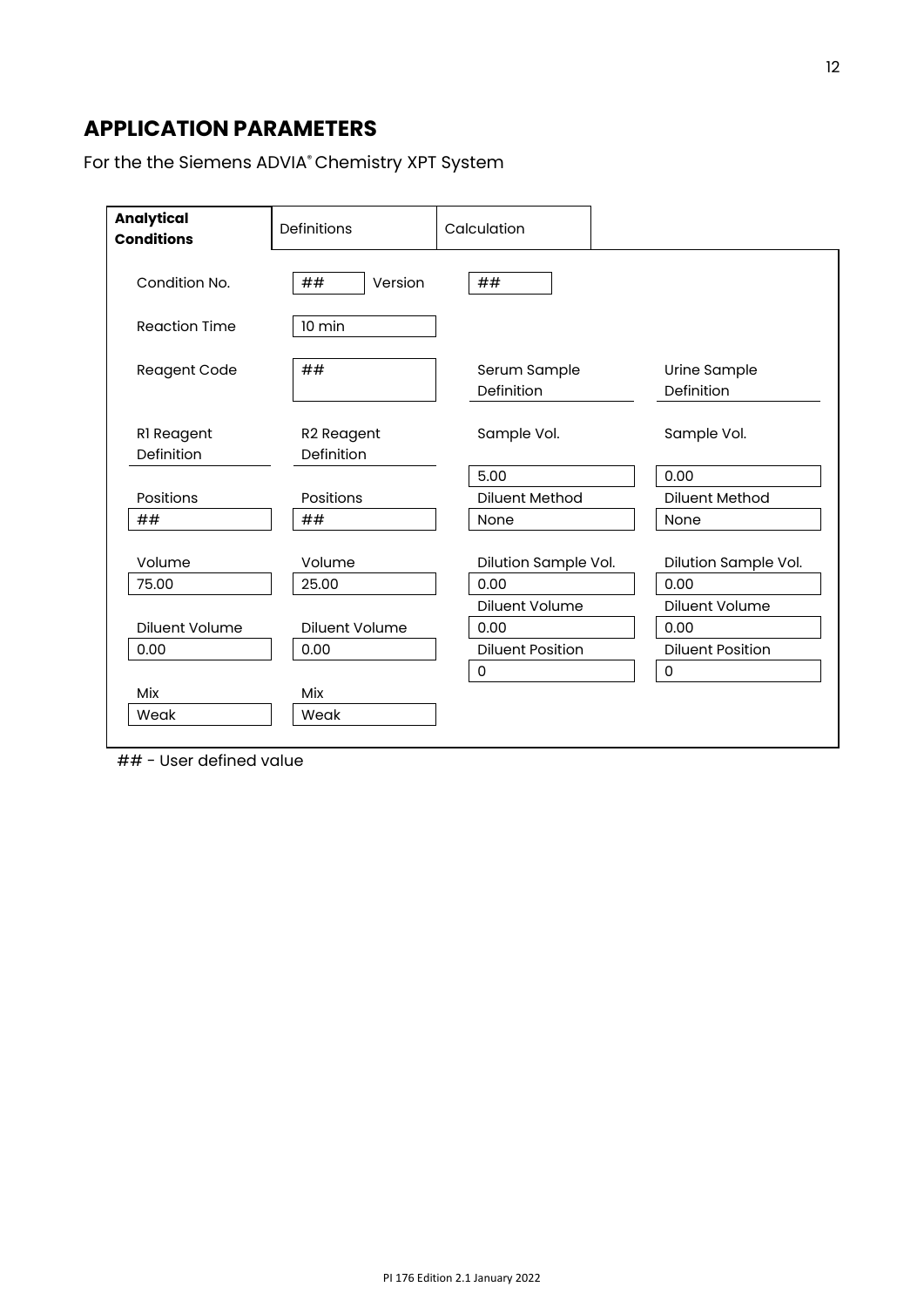| Analytical<br>Conditions                       | <b>Definitions</b> | Calculation                  |                              |                     |  |  |  |  |
|------------------------------------------------|--------------------|------------------------------|------------------------------|---------------------|--|--|--|--|
| Name                                           | Display Name       | <b>Print Name</b>            | LIS Code                     |                     |  |  |  |  |
| <b>suPAR</b>                                   | <b>suPAR</b>       | <b>suPAR</b>                 |                              | <b>suPAR</b>        |  |  |  |  |
| Enable or<br><b>Disable</b><br>□ Enable        | $\square$ Disable  | Main<br>Wavelength<br>570 nm | Secondary Wavelength<br>None |                     |  |  |  |  |
| Serum Repeat Definition (D1)<br><b>Diluent</b> |                    |                              |                              |                     |  |  |  |  |
| Reaction<br>Sample Vol                         | Dilution<br>Method | Dilution<br>Sample Vol.      | Volume                       | Diluent<br>Position |  |  |  |  |
| 0.00                                           | None               | 0.00                         | 0.00                         | 0                   |  |  |  |  |
|                                                |                    |                              |                              |                     |  |  |  |  |
| Serum Repeat Definition (D2)                   |                    |                              |                              |                     |  |  |  |  |
| Reaction                                       | <b>Dilution</b>    | <b>Dilution</b>              | <b>Diluent</b>               | <b>Diluent</b>      |  |  |  |  |
| Sample Vol                                     | Method             | Sample Vol.                  | Volume                       | Position            |  |  |  |  |
| 0.00                                           | None               | 0.00                         | 0.00                         | $\mathbf 0$         |  |  |  |  |
| Urine Repeat Definition (D1)                   |                    |                              |                              |                     |  |  |  |  |
| Reaction                                       | Dilution           | Dilution                     | Diluent                      | Diluent             |  |  |  |  |
| Sample Vol                                     | Method             | Sample Vol.                  | Volume                       | Position            |  |  |  |  |
| 0.00                                           | None               | 0.00                         | 0.00                         | $\mathsf 0$         |  |  |  |  |
| Urine Repeat Definition (D1)                   |                    |                              |                              |                     |  |  |  |  |
| Reaction                                       | <b>Dilution</b>    | <b>Dilution</b>              | <b>Diluent</b>               | <b>Diluent</b>      |  |  |  |  |
| Sample Vol                                     | Method             | Sample Vol.                  | Volume                       | Position            |  |  |  |  |
| 0.00                                           | None               | 0.0                          | 0.00                         | 0                   |  |  |  |  |
|                                                |                    |                              |                              |                     |  |  |  |  |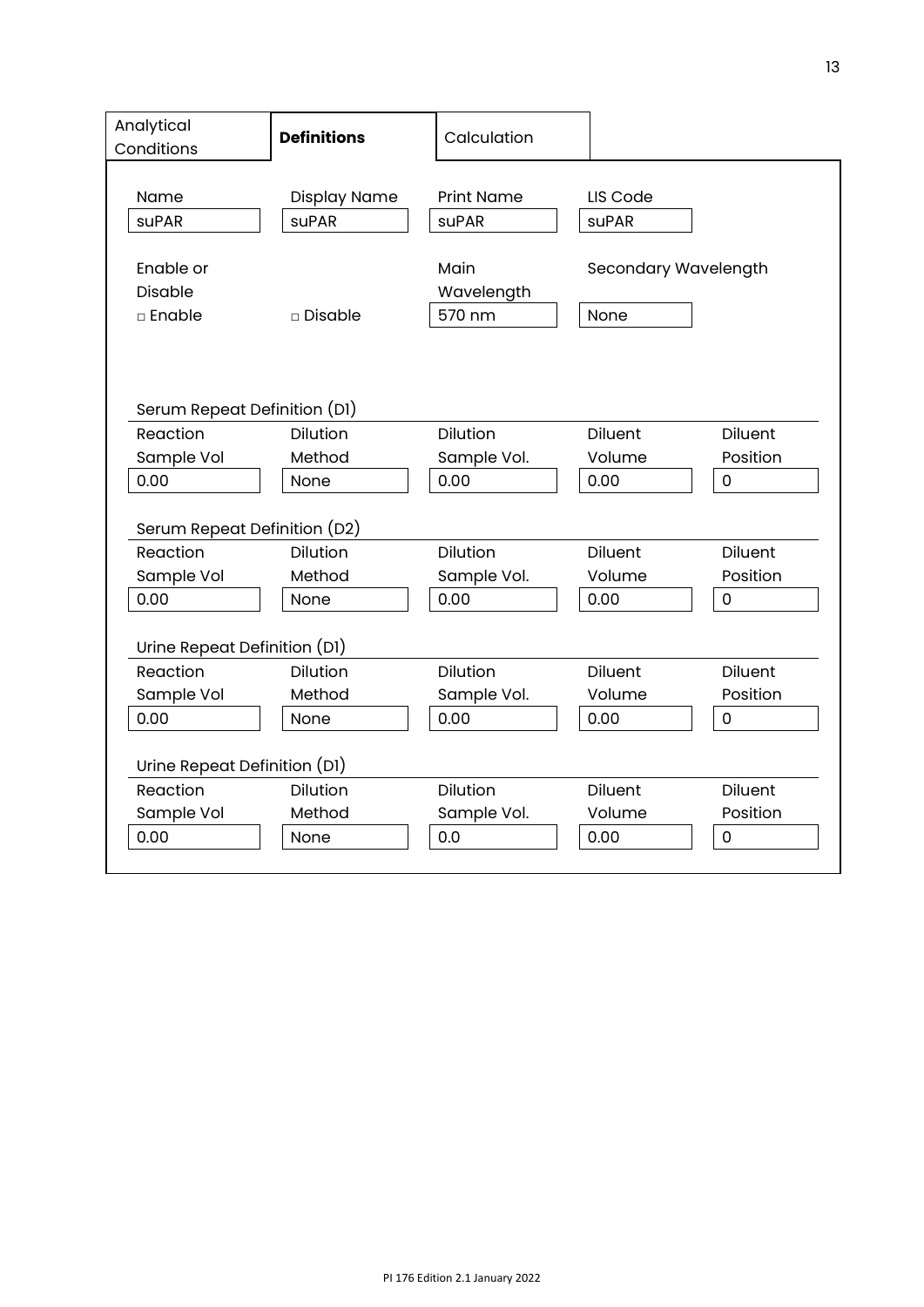| <b>Analytical Conditions</b><br>Definitions     |                       |         |                                                             |                                           | <b>Calculation</b>                    |                                |          |
|-------------------------------------------------|-----------------------|---------|-------------------------------------------------------------|-------------------------------------------|---------------------------------------|--------------------------------|----------|
| Decimals                                        | $\Box$ SI<br>□ Common |         | Unit<br>$\log/mL$                                           | Calculation<br>Method<br>2PA              | Reaction<br><b>Type</b><br>Increasing | <b>Abnormal Values</b><br>High | Low      |
|                                                 |                       |         |                                                             |                                           |                                       |                                |          |
| Maximum Limit                                   | Limit Value           |         | Variance                                                    |                                           |                                       | 999999.0                       | 999999.0 |
| 2500                                            | 0.003                 |         | 10.000                                                      |                                           |                                       | Urine                          |          |
|                                                 |                       |         |                                                             |                                           |                                       | High                           | Low      |
| Qualitative Judgement                           |                       |         |                                                             |                                           |                                       | 999999.0                       | 999999.0 |
| <b>No</b>                                       |                       |         |                                                             |                                           |                                       |                                |          |
| <b>Reaction Detection Points</b>                |                       |         |                                                             |                                           |                                       | Calibration                    |          |
| <b>Forward Point</b>                            | Check<br>Point 1      |         |                                                             |                                           |                                       | Calibration<br>Method          |          |
| $\overline{0}$                                  | 0                     |         |                                                             |                                           |                                       | Analyse<br>Multipoint          |          |
| Main Measurement                                |                       |         | <b>Prozone Detection Points</b>                             |                                           |                                       |                                |          |
| End (Point<br>Start (Point m)<br>n)             |                       | Formula | Prozone Limit                                               | Judge Limit                               | <b>Single Point Settings</b>          |                                |          |
| $23 - 25$                                       | $35 - 37$             |         | None                                                        | 9.999                                     | 9.999                                 |                                |          |
|                                                 |                       |         |                                                             |                                           |                                       | <b>Multipoint Settings</b>     |          |
| <b>Secondary Measurement</b><br>Start (Point p) | End (Point<br>r)      |         | Start (Point<br>m)                                          | Prozone Main Measurement<br>End (Point n) | Judge                                 |                                |          |
| $\overline{0}$                                  | $\overline{0}$        |         | $\overline{0}$                                              | 0                                         | <b>Upper Limit</b>                    |                                |          |
|                                                 |                       |         | Prozone Secondary<br>Measurement<br>Start (Point<br>p)<br>0 | End (Point r)<br>l0                       |                                       |                                |          |